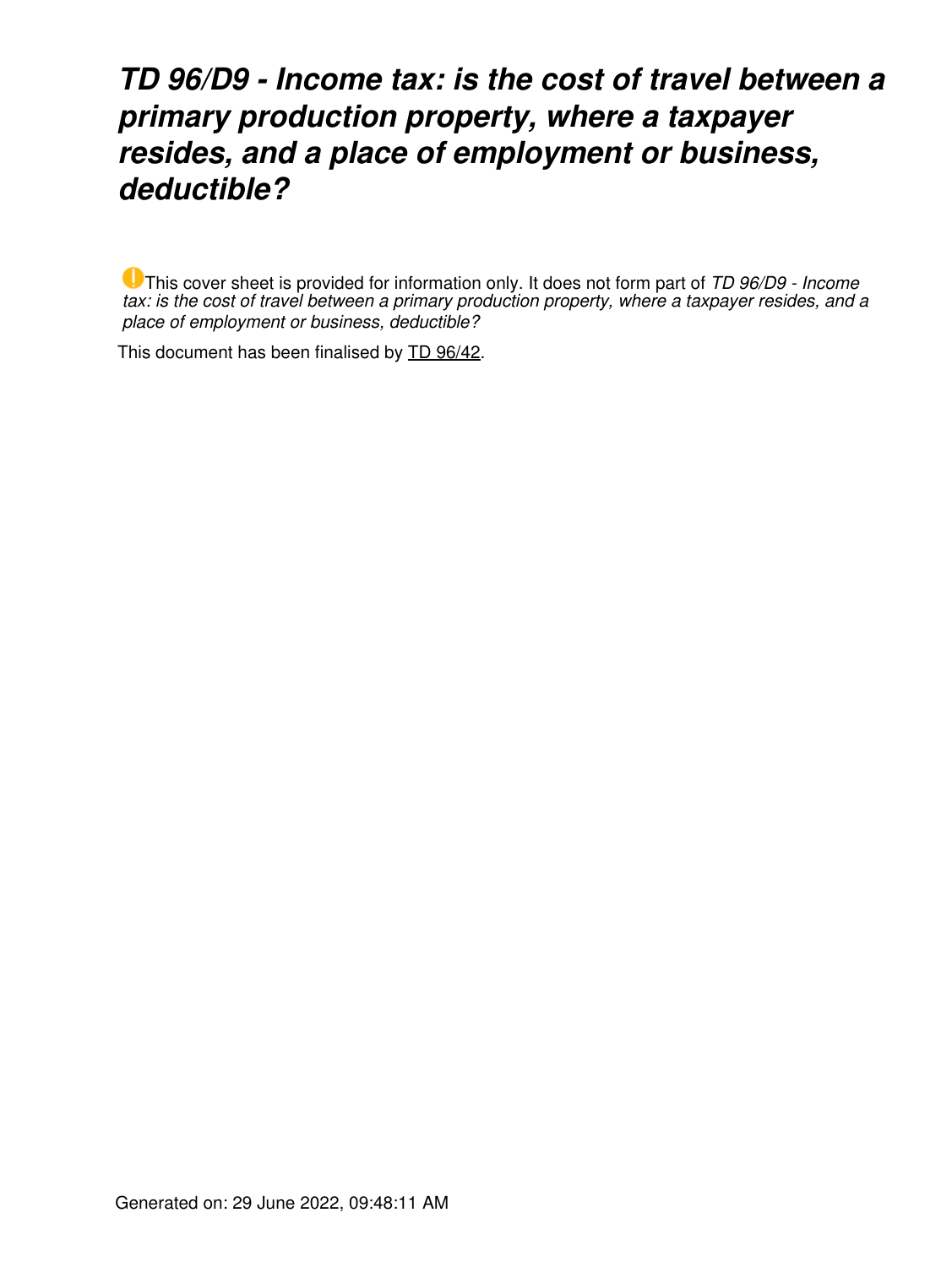

**FOI Status: draft only - for comment Page 1 of 2**

**Draft Taxation Determinations (TDs) represent the preliminary, though considered, views of the ATO. Draft TDs may not be relied on; only final TDs are authoritative statements of the ATO.**

## Draft Taxation Determination

## **Income tax: is the cost of travel between a primary production property, where a taxpayer resides, and a place of employment or business, deductible?**

1. Generally, no. The mere fact that a business of primary production is being carried on at the residential property does not automatically make deductible the expenses incurred in travelling between the property and the taxpayer's other business or employment. The Commissioner's view, as reflected in Taxation Ruling IT 2199, is that the expenses incurred in travelling from home to work are not deductible as they are outgoings of a private or domestic nature. The High Court has stated in relation to 'home to work' travel: '...it may be said to be a necessary consequence of living in one place and working in another...' (per Williams, Kitto and Taylor JJ in *Hayley v. FC of T* (1958) 100 CLR 478 at 501).

2. The purpose of the trip will usually determine whether the expenses related to it will be an allowable deduction. Travel by a taxpayer from their residential property, where a primary production business is also carried on, to work, will generally maintain its character as nondeductible private or domestic expenditure, i.e., it is travel **to** work and not **on** work. This principle is supported by the Board of Review decisions in *Case Q49* 83 ATC 237; *Case 113* 26 CTBR (NS) 776 and *Case F43* 74 ATC 245; *Case 61* 19 CTBR (NS) 420.

- 3. Exceptions:
	- (a) If the taxpayer is undertaking some significant primary production related activity such as carrying produce or stock to market, or carrying feed or veterinary supplies home, the costs of travelling on that particular trip may constitute an allowable deduction. This travel may be considered to be **on** work or business (see *FC of T v. Vogt* 75 ATC 4073, (1975) 5 ATR 274).
	- (b) If the employment circumstances of the taxpayer warrant it. For example, travel costs may be deductible where the taxpayer's employment is itinerant (see *FC of T v. Wiener* 78 ATC 4006, 8 ATR 335) or where the home constitutes a base of their non-primary production business activities or employment (see *Garrett v. FC of T* 82 ATC 4060, (1982) 12 ATR 684). Refer also to Taxation Rulings IT 112; IT 113; IT 2543 and TR 95/34.